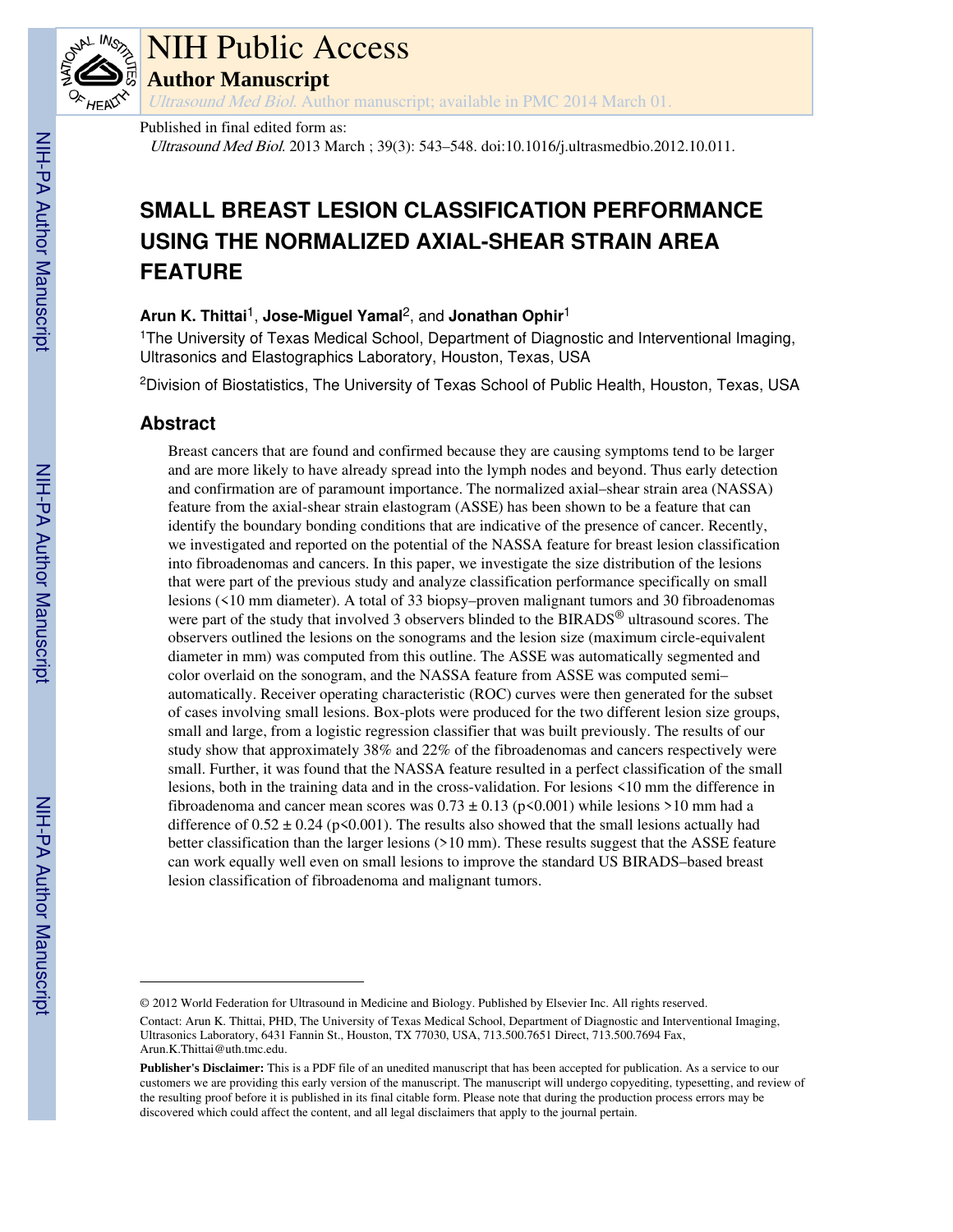#### **Keywords**

Axial-shear strain; Benign; Bonding; Breast cancer; Elastography; Fibroadenoma; Malignant; NASSA; ROC; Small lesion; Sonogram; Ultrasound

### **INTRODUCTION**

It is estimated that almost 1.6 million new cases of cancer will be diagnosed in the US in 2011(ACS 2010). Of the estimated 774,370 cases of cancer diagnosis in women, breast cancers are the most common (30%). Further, breast is the second leading site (15%) of cancer deaths in the US (ACS 2010). While the use of screening mammography is widespread, breast cancer continues to present with palpable masses in a majority (55%– 68%) of cases (Seltzer 1992, Reeves et al. 1995). A recent report by Mathis et al. (2010) concluded that despite the frequent use of screening mammography, 43% of breast cancers presented as a palpable mass or otherwise symptomatic presentation. Breast cancers that are found and confirmed because they are causing symptoms tend to be larger and are more likely to have already spread beyond the breast (ACS 2011). Thus early detection and confirmation are of paramount importance.

Mammography serves as the current standard for breast cancer screening. Although breast ultrasound is not routinely used for screening, oftentimes it is used to evaluate breast problems that are found during a screening or diagnostic mammogram or on physical exam (Stavros et al. 2004, ACS 2012). Sonography is considered a helpful addition to mammography when screening women with dense breast tissue, which is difficult to evaluate with a mammogram alone (ACS 2012). In addition, ultrasound is particularly useful for differentiating between cystic or solid lesions. Ultrasound has become a valuable tool for imaging as it is widely available, non-invasive, and less expensive compared to several other competing imaging modalities. However, there is still an overlap between benign and malignant features on sonograms (Stavros et al. 2004), and biopsy outcomes serve as the gold-standard. It is of interest to note that the BIRADS<sup>®</sup> features used in conventional sonography (ACR 1993), unlike those used in palpation, do not relate directly to either

- **1.** the elastic properties of the tumor, or
- **2.** the bonding characteristics at the boundary between the tumor and the host tissue (Fry 1954).

Ultrasound elastography was introduced in the early 90's (Ophir et al. 1991) to provide a way to visualize mechanical properties of the target tissue. The Axial-Strain Elastography (ASE) or elastography, as it is commonly referred to, provides information relating to the elastic property of the target tissue (item 1 above). Specifically, contrast between different tissues is produced when tissue regions with different stiffness parameters experience different levels of axial strain than those in surrounding tissues; a stiffer tissue region will generally experience less strain than a softer one (Céspedes et al. 1993, Ophir et al. 1999). Several groups have now reported on the usefulness of ASE in the classification of breast tumors as benign or malignant (cf. Garra et al. 1997, Hall et al. 2003, Regner et al. 2006, Svensson et al. 2005, Barr 2012, Itoh et al. 2006, Burnside et al. 2007).

We introduced axial-shear strain elastography to image and exploit the tumor-host tissue boundary bonding characteristics (item 2 above) (ThitaiKumar et al. 2005, 2007). It is important to note that the contrast mechanism in axial-shear strain elastogram (ASSE) is due to the shear stress transfer that occurs at boundaries having elastic contrast (Thitaikumar et al. 2007b). Thus, ASSE images fundamentally new information relating to the bonding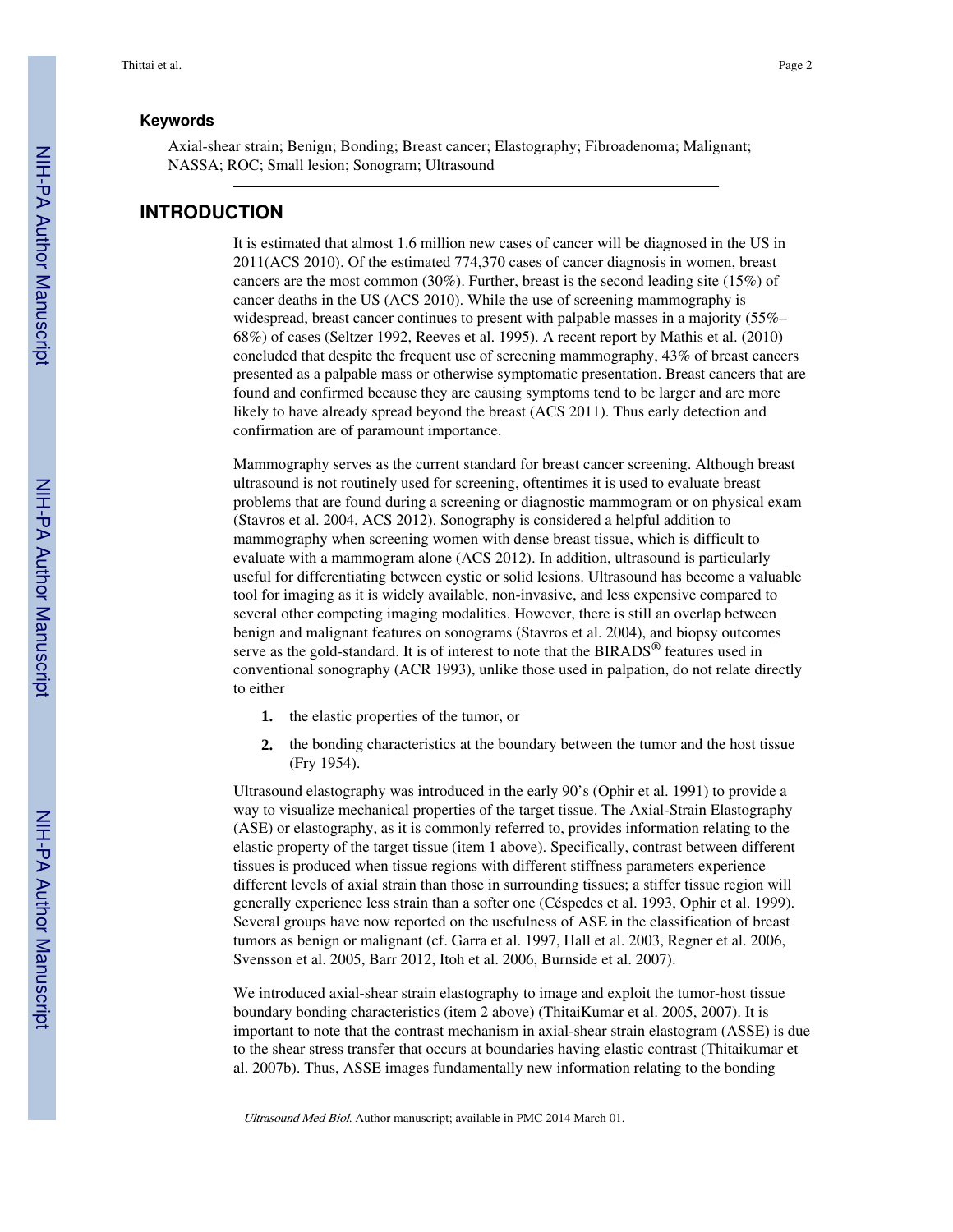conditions at that boundary. An important advantage of the ASSE technique is that it is the only technique among all other elasticity imaging techniques discussed in literature (cf. ASE, Shear wave elastography, etc. Parker et al. 2011) that is able to image this important boundary bonding condition as a separate entity and exploit this information for breast lesion classification into benign vs. malignant. The normalized axial–shear strain area (NASSA) feature computed from the ASSE has been shown to be a feature that could identify the boundary bonding conditions that are indicative of the presence of cancer (ThitaiKumar et al. 2007, 2008). Recently, we investigated and reported on the potential of the NASSA feature for breast lesion classification into fibroadenomas and cancers (Thittai et al. 2011). However, no analysis on the effect of lesion size on the results was performed or reported. Therefore, the aim of this work was to investigate the size distribution of the lesions that were part of the previous study and analyze classification performance specifically on small lesions (<10 mm diameter) as compared to larger lesions.

It is important to recognize that the potential to metastasize has a high degree of correlation to the tumor size and therefore influences the recurrence rates and ultimately patient survival (Valagussa et al. 1978, Gibbs et al. 2004). The detection and subsequent characterization of small breast lesions is therefore of paramount importance (Gibbs et al. 2004). Studies have shown encouraging survival with lesions <10 mm. For example, Rosen et al. (1993) showed that infiltrating ductal or lobular lesions <10 mm in diameter correlated with a good prognosis and that the relapse free survival at 20 years was 88%. More recently, Sivaramakrishna and Gordon (1997) extrapolated the lognormal relationship between tumor size and probability of metastasis to include small breast lesions and showed that tumors detected at 20 mm diameter had a 25.5% probability of metastasis, while tumors detected at 5 mm diameter had a 1.2% probability of metastasis. Therefore, any additional image, like ASSE, that might aid not only in detection, but also in non-invasive classification into benign or malignant will have a significant impact on breast lesion management.

### **MATERIALS AND METHODS**

We performed an analysis of the lesion size distribution in the data that were part of previously reported observer study (Thittai et al. 2011). Briefly, the data set consisted of in vivo digital radiofrequency (RF) data of breast lesions that were originally acquired for evaluating standard axial elastograms. The patient study was HIPAA-compliant and had appropriate institutional review board approval. Informed consent was obtained from all participating patients, who were informed that the RF data collected would be used at a later time for the creation of elastograms. The elastographic data were acquired using a Philips HDI-1000 US scanner (Philips Healthcare, Andover, MA, USA) with an L4-7 transducer probe operating at a 5 MHz center frequency. The setup consisted of a precision digital motor system for controlled compressions. The acquisition protocol involved multicompression with step sizes of 0.25%, up to a maximum total compression of 5%, thereby allowing multi-compression averaged elastograms with improved image quality (Varghese et al. 1998). A total of 33 biopsy–proven malignant tumors and 30 fibroadenomas of all sizes were present in the study that involved 3 observers blinded to the BIRADS<sup>®</sup> ultrasound scores. More details on the patient data acquisition and set-up can be found in our previous report (Thittai et al. 2011).

No observer study or reprocessing of the data were done in the present study. We only analyze the data obtained from the previous observer study reported in Thittai et al (2011). Readers are referred to the previous paper for details regarding ASSE generation, display, feature of interest, observer training and image evaluation protocol. However, for completeness we briefly provide some details here. The sonograms used in the study were reconstructed from the selected RF frames. The observers outlined the lesions on the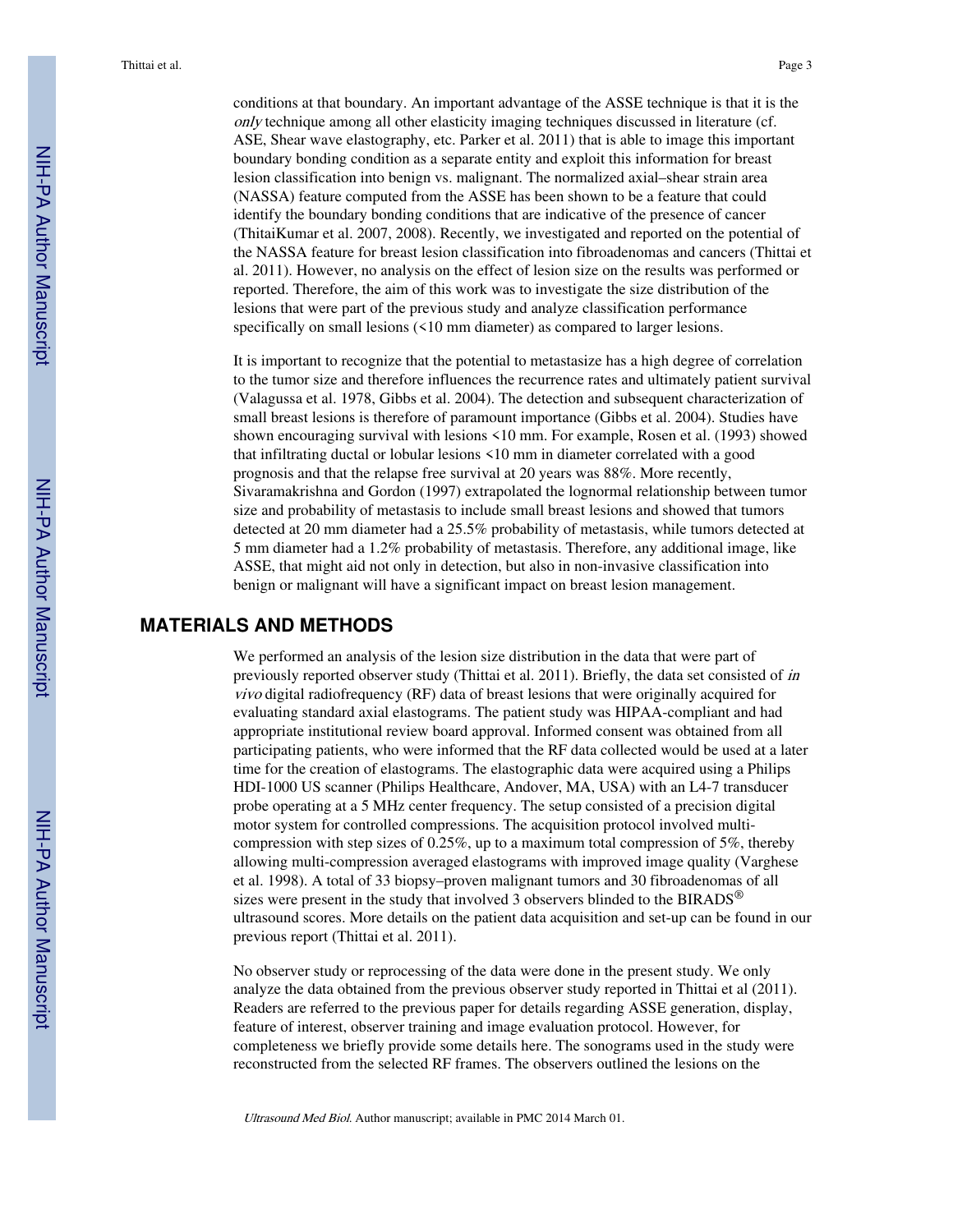sonograms. The ASSE was automatically segmented and color overlaid on the sonogram, and the NASSA feature from ASSE was computed semi–automatically. The lesion size (equivalent diameter in mm) was computed from the sonographic lesion area, obtained from the lesion outlines made by the observers in the previous study. Note that for the purposes of plotting the lesion size distribution, we pooled the data from all 3 observers.

We reprocessed the ROC curves using the same logistic regression prediction scores that generated the results reported in Thittai et al. (2011), but for the cases involving lesion sizes  $\leq$  10 mm and  $\geq$ =10mm group separately. This enables comparison with previously published ROC curves in Thittai et al. (2011) that involved data from combined small and large lesion sizes. The size for each observation was determined by taking the average lesion size among the three observers. To reduce overtraining, n-fold cross-validation was performed by the observer – each observation was predicted using a logistic regression model that was trained on the rest of the data for that observer. The predictions were then concatenated to form the cross-validated predicted data. Box-plots of the scores were produced for the two different lesion size groups, small and large. A two-sample t-test was used to compare the scores between the fibroadenoma and cancer group cross-validated scores for each observer separately. A weighted two-sample t-test was used for the three observer combined data by computing mean scores among the three observers for each observation and weighting the means and variances in the t statistic by the number of observers that had non-missing values for that observation. Exact confidence intervals for proportions were calculated using the Pearson-Klopper method. The statistical packages "R" version 2.10.1 (R Foundation for Statistical Computing, Vienna, Austria) was used for the analysis.

# **RESULTS AND DISCUSSION**

Figures 1a and 1b show the histogram plots of the fibroadenomas (FA) and cancers, respectively. The histograms show that sizes of approximately 38% and 22% of the fibroadenomas and cancers, respectively, were < 10 mm.

Figure 2 shows the box-plots of the cross-validated logistic regression scores obtained for the two classes. For lesions <10 mm the difference in fibroadenoma and cancer mean scores was  $0.73 \pm 0.13$  (p<0.001) while lesions >10 mm had a difference of  $0.52 \pm 0.24$  (p<0.001). It is clear from the box-plots shown that the lesions with a small (<10 mm) diameter actually had better classification than the larger lesions  $\frac{5}{4}$  10 mm). We observed that NASSA had a perfect classification of the small lesions in this data set for each individual observer, both in the training data and in the cross-validation. Specifically, the accuracy for the crossvalidated data was 1.00 sensitivity (95% CI 0.16–1.00) and 1.00 specificity (95% CI 0.40– 1.00) for observer 1, 1.00 sensitivity (95% CI 0.54–1.00) and 1.00 specificity (95% CI 0.54– 1.00) for observer 2, and 1.00 sensitivity (95% CI 0.29–1.00) and 1.00 specificity (95% CI 0.48–1.00) for observer 3. The individual box-plots for the 3 observers are shown in Figure 3.

Figure 4 shows two example images of ASSE color-overlay superimposed on the corresponding sonograms of small lesion cases. The observer outline on the NASSA feature is also displayed on the images for demonstrative purposes. Figure 5 shows additional examples so that the effectiveness of ASSE on small lesions can be better appreciated.

Note that our data were acquired with a Philips HDI 1000 system with a 5 MHz transducer. It is well-known that the image quality (resolution) and the classification performance are expected to markedly improve when transducers of higher frequency are used. Nowadays, sonographic breast imaging using 10–12 MHz transducer is quite common (ACR 2009). Therefore, it is reasonable to anticipate that the usefulness of ASSE in noninvasive small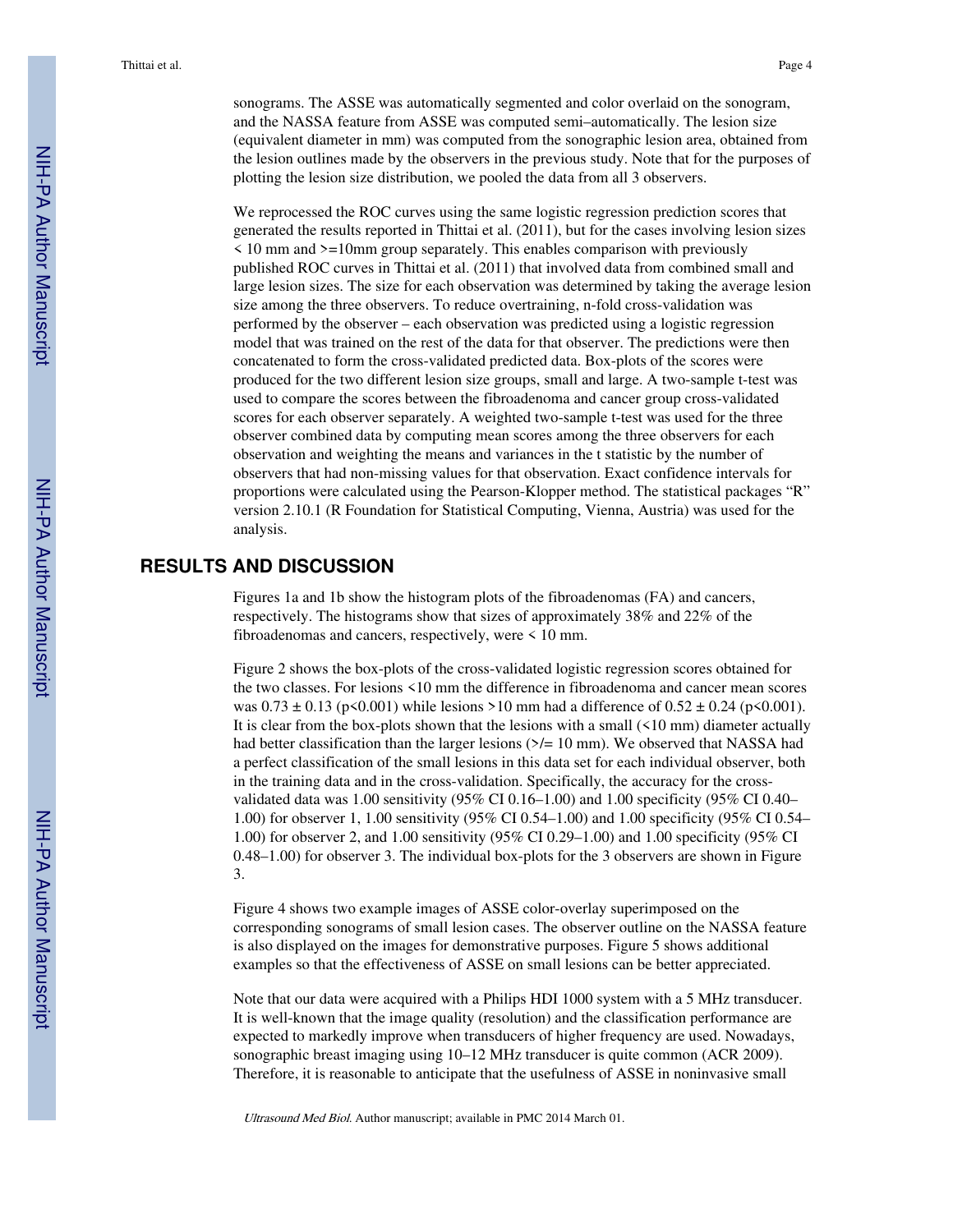breast lesion classification will likewise improve at these higher frequencies (Thitai Kumar et al. 2005).

Further, the existing data were acquired using a cumbersome set-up, involving DMC and computer-controlled precise multi-compression, and off-line processing. However, this does not limit ASSE to be operated only under this set-up. In fact, ASSE can be obtained alongside regular ASE (axial-strain elastograms) during free-hand scanning in real-time, by just updating the software to include ASSE computation. We showed a proof-of-principle demonstration in phantom experiments earlier (Reza et al. 2007) and are currently underway with prospective data *in vivo* data acquisition.

The current BIRADS®-US paradigm used to noninvasively classify breast lesions still results in many unnecessary benign biopsies (ACS 2008). The addition of the NASSA feature from ASSE may provide complementary and independent tools for such differentiation. Specifically, the NASSA feature may be added to other elasticity features from axial strain elastography or shear wave elastography to reclassify BIRADS® -US (Berg et al. 2012, Evans et al. 2012, Zhi et al. 2012, Thittai et al. 2011) to further improve the statistics of non-invasive classification.

In addition to the breast lesion classification application, ASSE may actually improve the detectability of the small lesions. Small tumors may be detectable even when the sonographic contrast is very low due to higher inherent contrast in ASSE. It is clear from the images shown (e.g., fig 4 left) that even though the tumor itself may be small, the axialshear strain generated at its boundary may be large, and the characteristic pattern of different polarity in alternate quadrant may make it easier to detect the small tumor. This aspect may become very valuable, especially when guiding needle biopsy of small tumors.

### **CONCLUSIONS**

The results suggest that the ASSE feature may work well even in small lesions to improve the standard BIRADS® –based breast lesion classification of fibroadenoma and malignant tumors. These promising results encourage further study using larger data bases.

#### **Acknowledgments**

Data used in this study were acquired previously for projects supported by NIH Program Project grants P01– CA64597 and P01–EB02105–13. The current work was supported by NIH grant R21–CA135580. The authors would like to thank Dr. Brian Garra and his team at University of Vermont for acquiring the original data that were used in this study.

#### **References**

- ACR. ACR practice guideline for the performance of ultrasound-guided percutaneous breast interventional procedures. 2009. http://www.acr.org/secondarymainmenucategories/quality\_safety/ guidelines/breast/us\_guided\_breast.aspx
- ACS. 2011. http://www.cancer.org/Cancer/BreastCancer/MoreInformation/ BreastCancerEarlyDetection/breast-cancer-early-detection-importance-of-finding-early
- ACS. 2012. http://www.cancer.org/Cancer/BreastCancer/DetailedGuide/breast-cancer-diagnosis
- Barr RG. Evaluation of Breast Lesions Using Sonographic Elasticity Imaging: A Multicenter Trial. J Ultra Med. 2012; 31:281–287.
- Berg WA, Cosgrove DO, Dore CJ, Schafer FKW, Svensson WE, Hooley RJ, Ohlinger R, Mendelson EB, Balu-Maestro C, Locatelli M, Tourasse C, Cavanaugh BC, Juhan V, Stavros AT, Tardivon A, Gay J, Henry JP, Cohen-Bacrie C. Elastography Improves the Specificity of Breast US: The BE1 Multinational Study of 939 Masses. Radiology. 2012; 262:435–449. [PubMed: 22282182]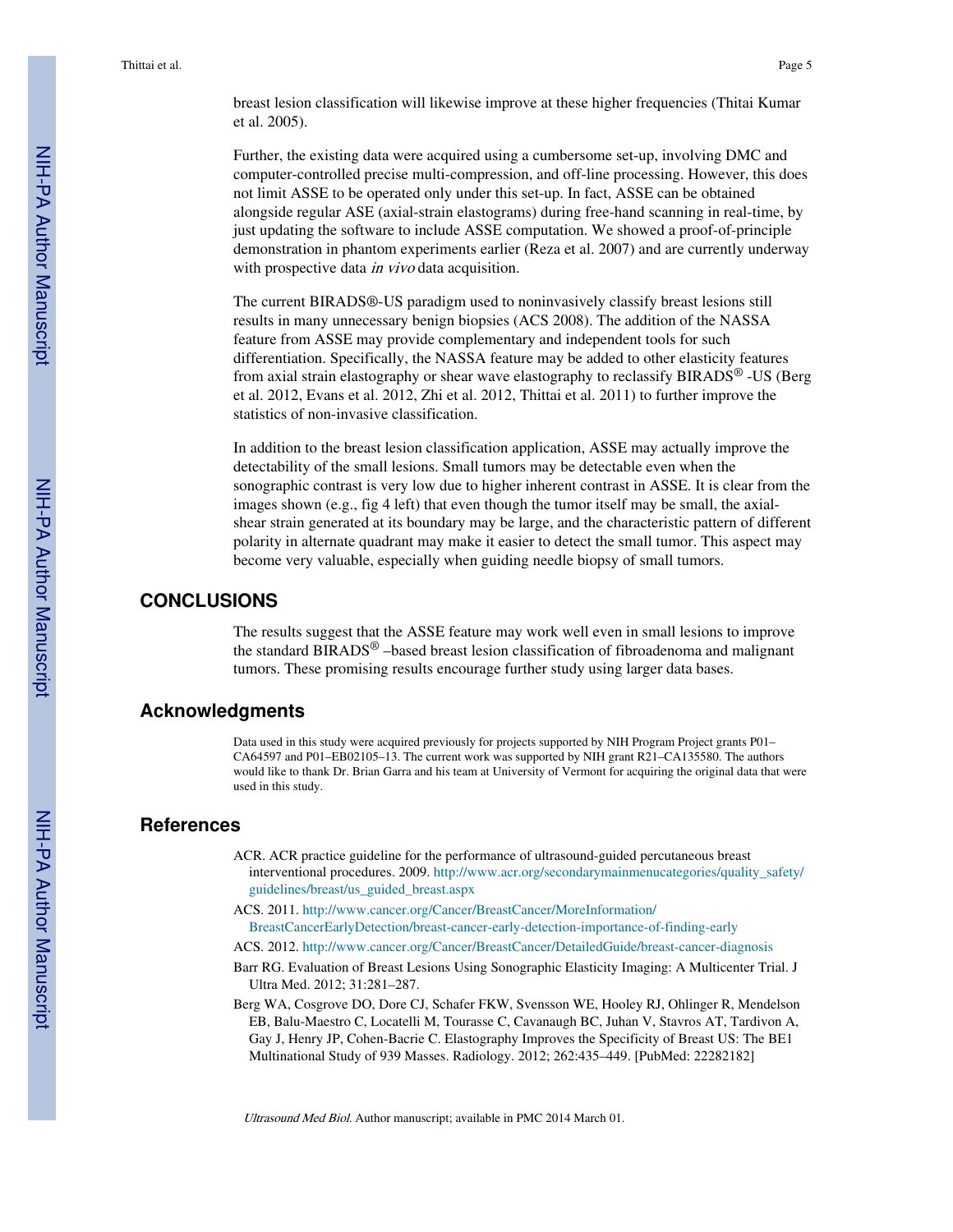- Burnside ES, Hall TJ, Sommer AM, Hesley GK, Sisney GA, Svensson WE, Fine JP, Jiang J, Hangiandreou NJ. Differentiating benign from malignant solid breast masses with US strain imaging. Radiology. 2007; 245(2):401–410. [PubMed: 17940302]
- Céspedes I, Ophir J, Ponnekanti H, Maklad NF. Elastography: elasticity imaging using ultrasound with application to muscle and breastin vivo. Ultrasonic Imaging. 1993; 15(2):73-88. [PubMed: 8346612]
- Evans A, Whelehan P, Thomson K, Brauer K, Jordan L, Purdie C, McLean D, Baker L, Vinnicombe S, Thompson A. Differentiating benign from malignant solid breast masses: value of shear wave elastography according to lesion stiffness combined with greyscale ultrasound according to BI-RADS classification. Br J Can. 2012; 107(2):224–9.
- Fry KE. Benign Lesions of the Breast. CA Cancer J Clin. 1954; 4:160–1.
- Garra BS, Céspedes I, Ophir J, et al. Elastography of breast lesions: initial clinical results. Radiology. 1997; 202:79–86. [PubMed: 8988195]
- Gibbs P, Liney GP, Lowry M, Kneeshaw PJ, Turnbull LW. Differentiation of benign and malignant sub-1 cm breast lesions using dynamic contrast enhanced MRI. The Breast. 2004; 13:115–121. [PubMed: 15019691]
- Itoh A, Ueno E, Tohno E, et al. Breast disease: clinical application of US elastography for diagnosis. Radiology. 2006; 239:341–350. [PubMed: 16484352]
- Mathis KL, Hoskin TL, Boughey JC, Crownhart BS, Brandt KR, Vachon CM, Grant CS, Degnim AC. Palpable presentation of breast cancer persists in the era of screening mammography. J Am Coll Surg. 2010; 210(3):314–8. [PubMed: 20193894]
- Mendelson, EB.; Baum, JK.; Berg, WA., et al. BI-RADS: Ultrasound. In: D'Orsi, CJ.; Mendelson, EB.; Ikeda, DM., et al., editors. Breast Imaging Reporting and Data System: ACR BI-RADS – Breast Imaging. 1. Atlas, Reston, VA: American College of Radiology; 2003.
- Ophir J, Céspedes I, Ponnekanti H, Yazdi Y, Li X. Elastography: a method for imaging the elasticity of biological tissues. Ultrasonic Imaging. 1991; 13 (2):111–134. [PubMed: 1858217]
- Ophir J, Alam SK, Garra BS, Kallel F, Konofagou EE, Krouskop TA, Varghese T. Elastography: Ultrasonic Estimation and Imaging of the Elastic Properties of Tissues. Journal of Engineering in Medicine. 1999; 213 (H3):203–233. [PubMed: 10420776]
- Parker KJ, Doyley MM, Rubens DJ. Imaging the elastic properties of tissue: the 20 year perspective. Phys Med Biol. 2012; 57:5359–5360.
- Regner DM, Hesley GK, Hangiandreou NJ, et al. Breast lesions: evaluation with US strain imaging clinical experience of multiple observer. Radiology. 2006; 238:425–437. [PubMed: 16436810]
- Zahiri–Azar, R.; ThitaiKumar, A.; Ophir, J.; Salcudean, SE. Real-time axial-shear strain elastography. Proceedings of the Sixth International Conference on Ultrasonic Measurement and Imaging of Tissue Elasticity; 2007. p. 36
- Rosen PP, Groshen S, Kinne DW, Norton L. Factors influencing prognosis in node-negative breast carcinoma analysis of 767 T1N0M0/T2N0M0 patients with long term follow-up. J Clin Oncol. 1993; 11:2090–100. [PubMed: 8229123]
- Sivaramakrishna R, Gordon R. Detection of breast cancer at a smaller size can reduce the likelihood of metastatic spread: a quantitative analysis. Acad Radiol. 1997; 4:8–12. [PubMed: 9040864]
- Stavros, AT.; Rapp, CL.; Parker, SH. Breast ultrasound. Lippincott: Williams & Wilkins; p. 1p. 451
- ThitaiKumar A, Krouskop TA, Garra BS, Ophir J. Visualization of Bonding at an Inclusion Boundary using Axial-Shear Strain Elastography: A Feasibility Study. Phys Med and Biol. 2007; 52:2615– 2633. [PubMed: 17440256]
- ThitaiKumar A, Ophir J, Krouskop TA. Noise performance and signal-to-noise ratio of shear strain elastograms. Ultrasonic Imaging. 2005; 27:145–165. [PubMed: 16550705]
- Thitaikumar A, Mobbs LM, Kraemer-Chant CM, Garra BS, Ophir J. Breast Tumor Classification using axial shear strain elastography: a feasibility study. Phys Med Biol. 2008; 53:4809–4823. [PubMed: 18701768]
- Thittai AK, Yamal J, Mobbs LM, Kraemer-Chant CM, Chekuri S, Garra BS, Ophir J. Axial-shear strain elastography for breast lesion classification: Further in vivo results from retrospective data. Ultras Med Biol. 2011; 37 (2):189–197.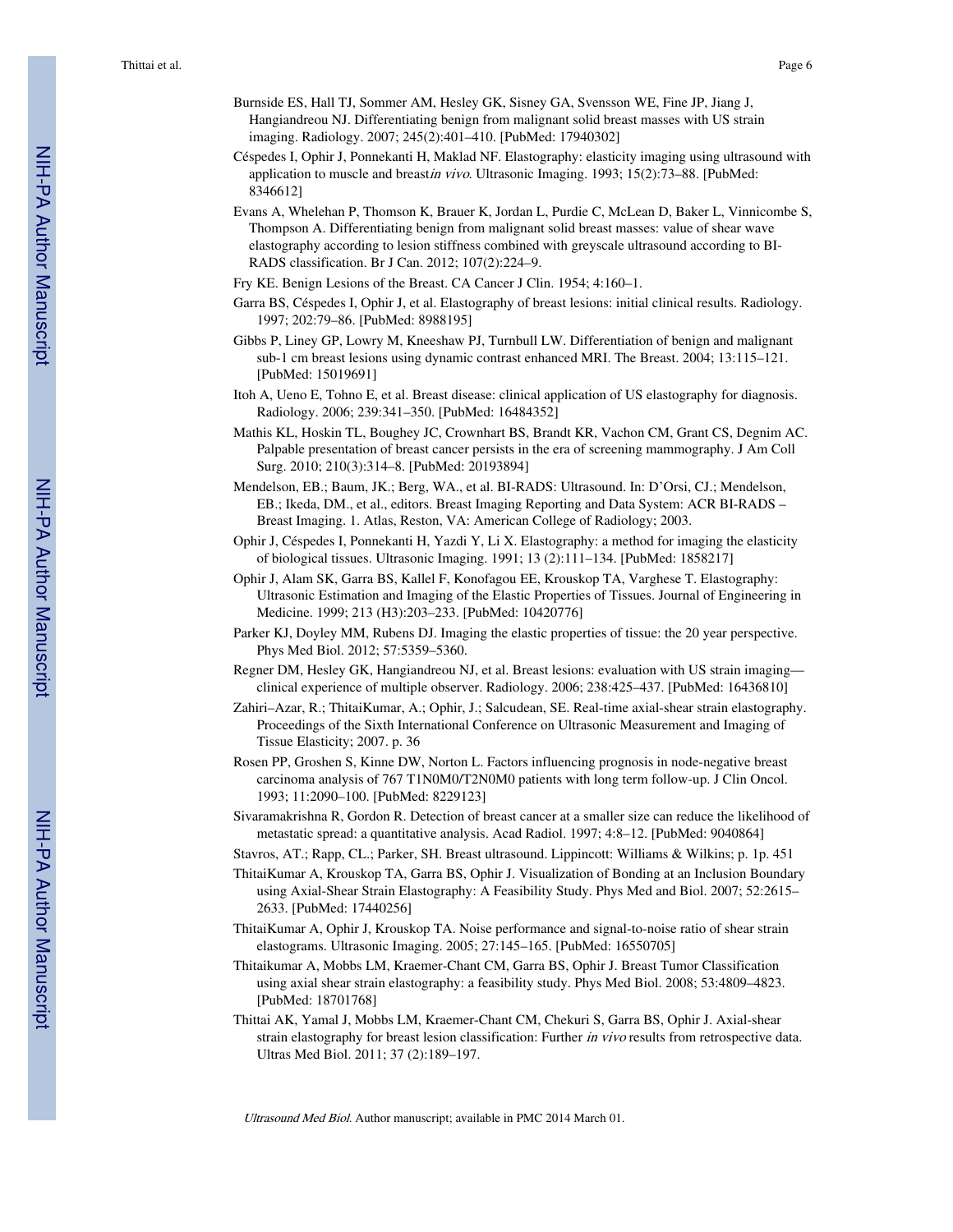- Valagussa P, Bonadonna G, Veronesi U. Patterns of relapse and survival following mastectomy. Cancer. 1978; 41:1170–8. [PubMed: 638961]
- Varghese T, Bilgen M, Ophir J. Multiresolution Imaging in elastography. IEEE Trans Ultrason Ferroel Freq Cont. 1998; 45 (1):65–75.
- Zhi H, Xiao XY, Ou B, Zhong WJ, Zhao ZZ, Zhao XB, Yang HY, Luo BM. Could ultrasonic elastography help the diagnosis of small ( $\mathcal{Q}cm$ ) breast cancer with the usage of sonographic BI-RADS classification? Eur J Radiol. 2012 May 17. [Epub ahead of print].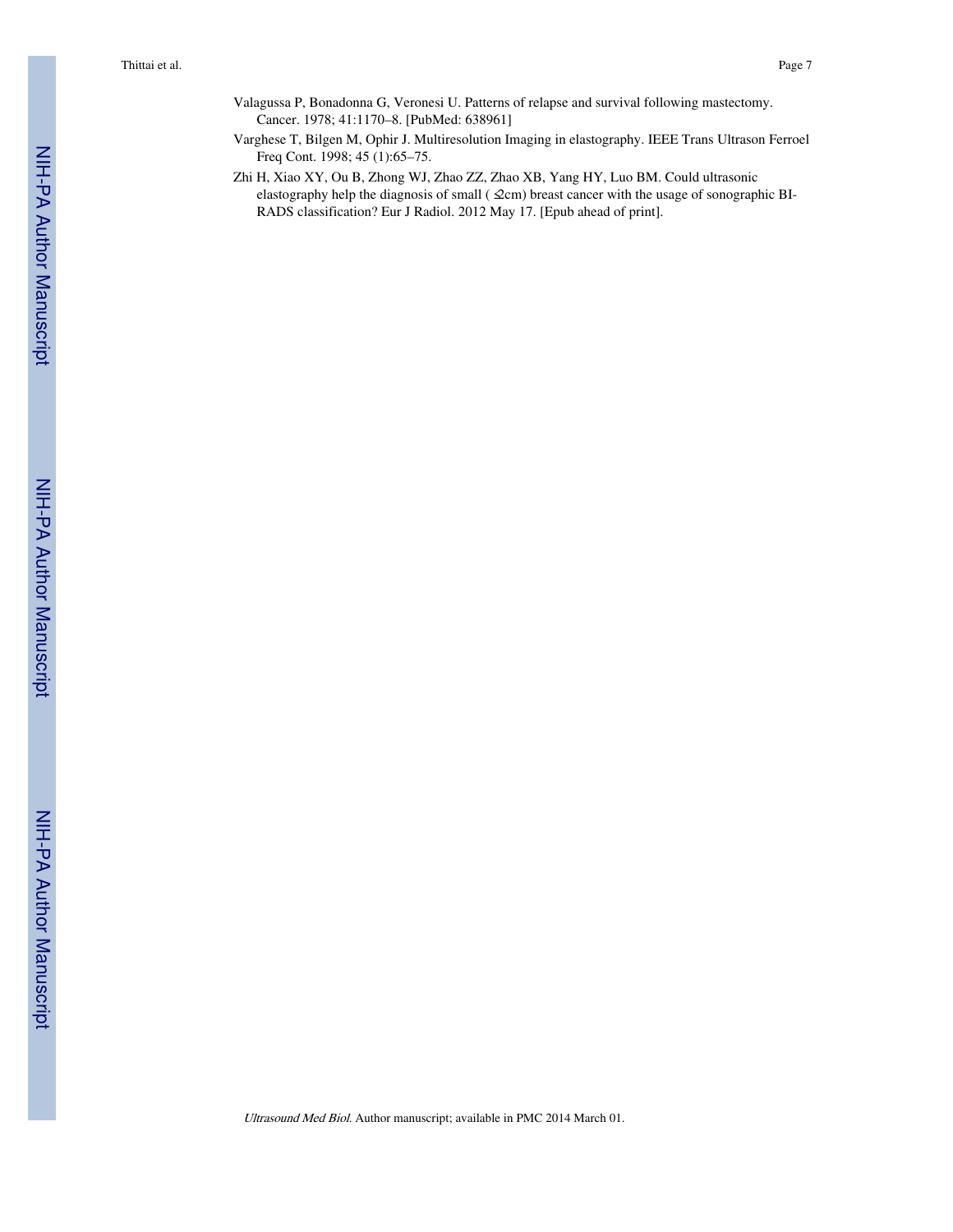Thittai et al. Page 8



#### **Fig. 1.**

Histogram plots of the lesion size distributions of fibroadenomas (a) and cancers (b) that were part of the observer study reported in Thittai et al. (2011). Note that the data from all 3 observers were pooled to obtain the histograms.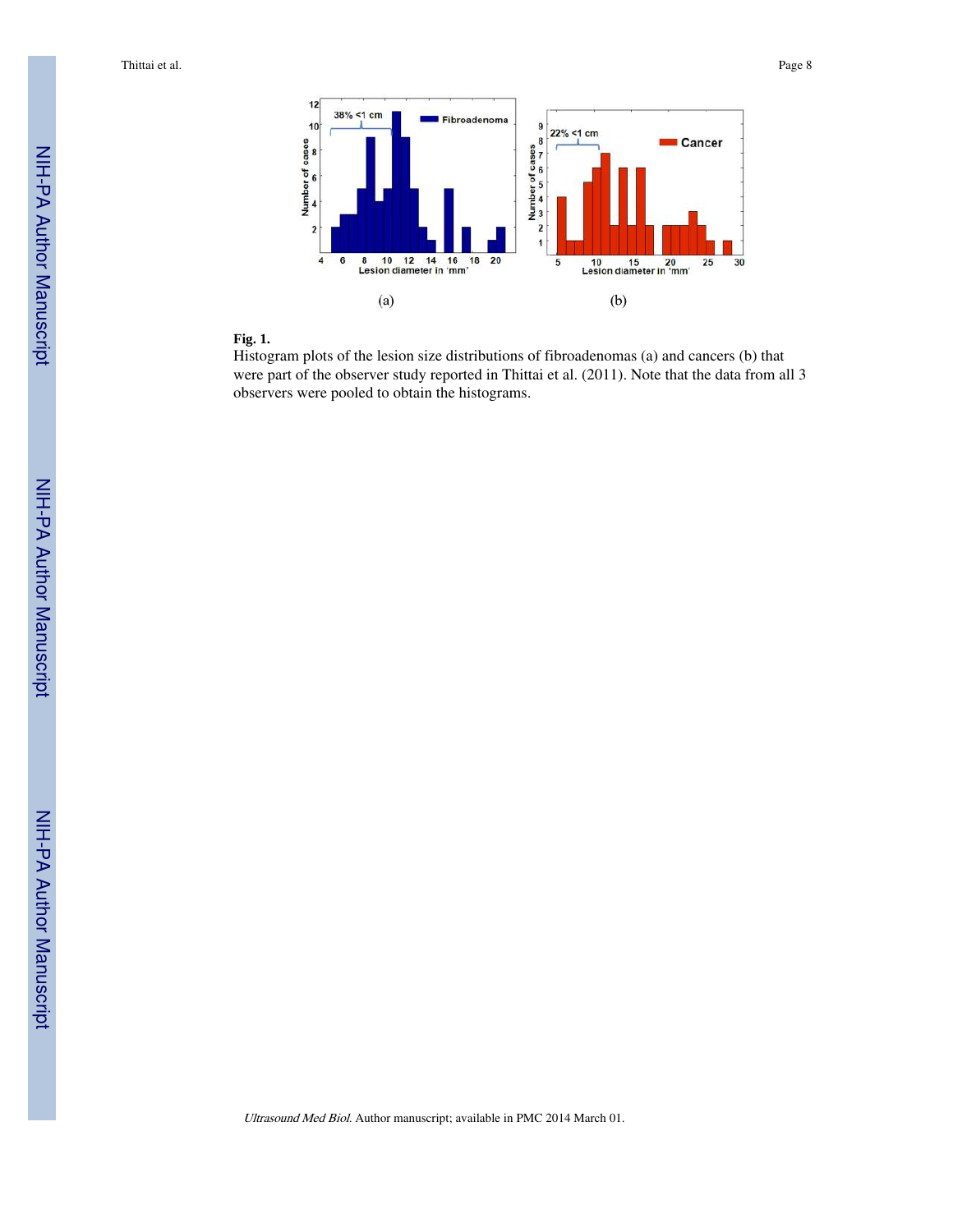



Box plots of the predicted values from a cross-validated logistic regression model using NASSA values and the BIRADS scores as predictors (a) small lesions and (b) large lesions.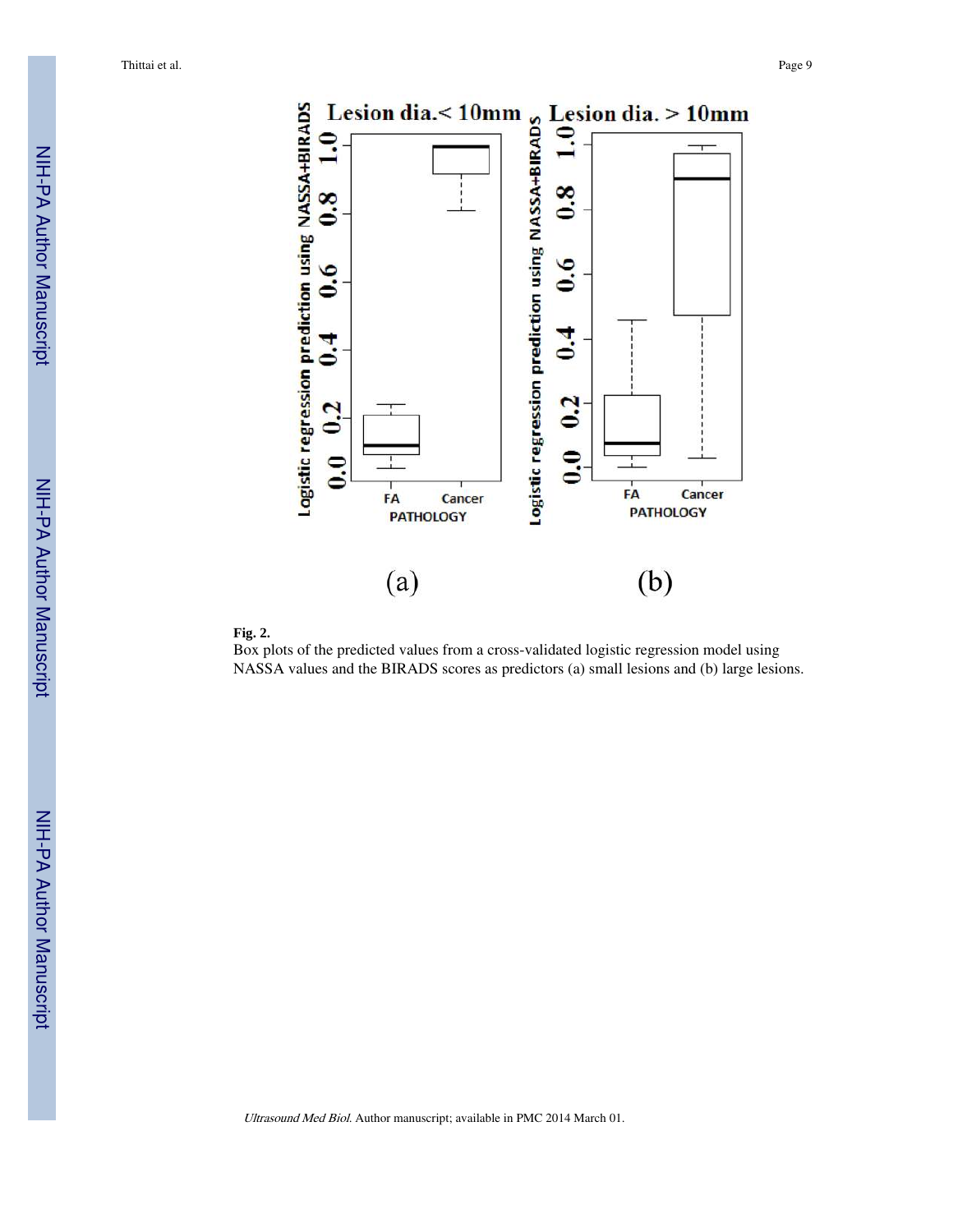



Box plots of the predicted values from a logistic regression model using NASSA values and the BIRADS scores as predictors (left) small lesions and (right) large lesions for (top) observer 1 (middle) observer 2 and (bottom) observer 3.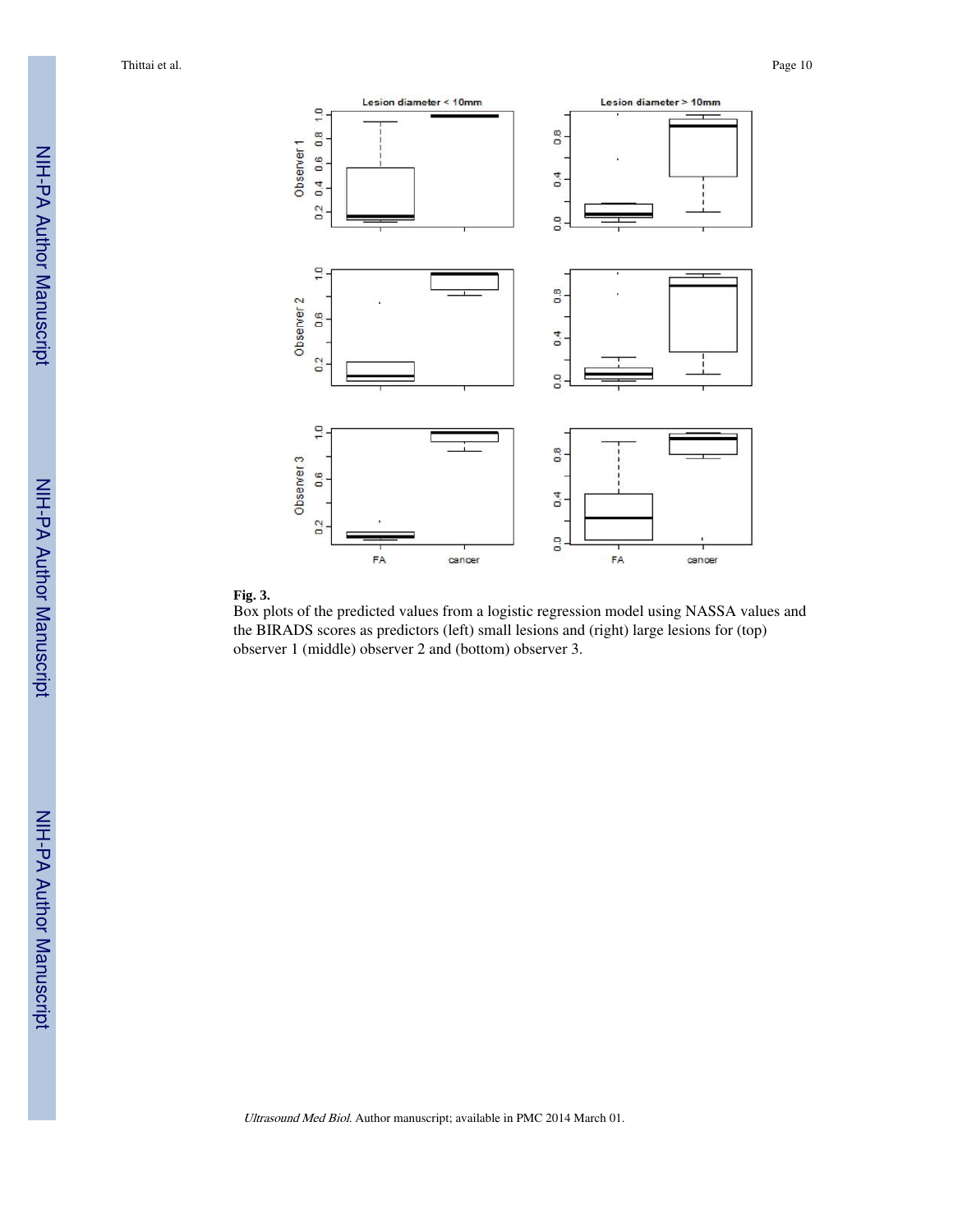Thittai et al. Page 11



#### **Fig. 4.**

Examples showing the images of ASSE as a color-overlay on corresponding sonograms of a (left) cancer and (right) fibroadenoma. The observer's outlines (magenta lines) of the axialshear strain areas of interest are also shown.